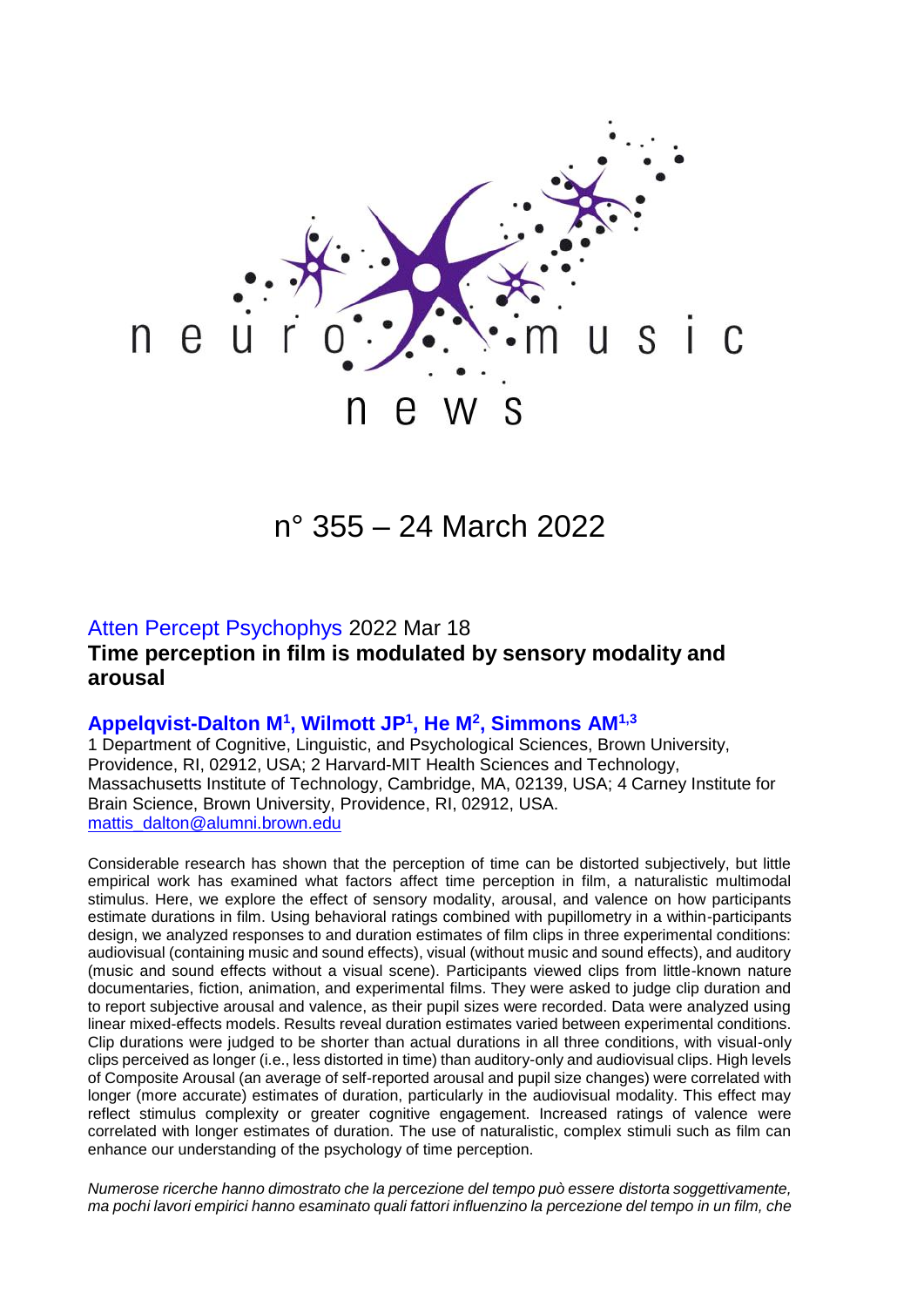*rappresenta uno stimolo naturalistico multimodale. Qui, gli Autori esplorano l'effetto della modalità sensoriale, dell'eccitazione e della valenza per valutare come i partecipanti stimano le durate di un film. Combinando dati da osservazioni comportamentali insieme alla pupillometria nel gruppo di partecipanti, gli Autori analizzano le risposte e le stime circa la durata dei filmati in tre condizioni sperimentali: audiovisivo (contenente musica ed effetti sonori), visivo (senza musica ed effetti sonori) e uditivo (musica ed effetti sonori senza una scena visiva). I partecipanti hanno visto clip poco conosciute di documentari naturalistici, fiction, animazione e film sperimentali. È stato chiesto loro di giudicare la durata della clip e di riportare l'attivazione e la valenza soggettive, mentre venivano registrate le dimensioni delle pupille. I dati sono stati analizzati utilizzando modelli lineari a effetti misti. I risultati rivelano che le stime della durata variavano tra le condizioni sperimentali. Le durate delle clip sono state giudicate più brevi delle durate effettive in tutte e tre le condizioni, con clip solo visive percepite come più lunghe (cioè meno distorte nel tempo) rispetto alle clip solo uditive e audiovisive. Livelli elevati di eccitazione composita (una media di eccitazione auto-riferita e cambiamenti delle dimensioni della pupilla) erano correlati a stime di durata più lunghe (più accurate), in particolare nella modalità audiovisiva. Questo effetto può riflettere la complessità dello stimolo o un maggiore coinvolgimento cognitivo. L'aumento delle valutazioni di valenza è stato correlato a stime di durata più lunghe. L'uso di stimoli naturalistici e complessi come i film può migliorare la nostra comprensione della psicologia della percezione del tempo.*

# Biochem Mol Biol Educ 2022 Mar 18 **The Beatles in life sciences: Facts and fictions**

#### **Weiskirchen R**

Institute of Molecular Pathobiochemistry, Experimental Gene Therapy and Clinical Chemistry (IFMPEGKC), RWTH University Hospital Aachen, Aachen, Germany

The Beatles formed in Liverpool are one of the most famous music groups in the history of pop considered as the best-selling artists in the category "band," with the highest amount of claimed record sales. With their foremost pioneering activities in songwriting, artistic presentation, and recording, the band revolutionized many aspects of music industry and impacted social developments. Although active as a foursome in the 1960s, their music and films still attract new generations all over the world. Similar to former periods, the popularity of the Beatles and the fanaticism toward the band (i.e., "Beatlemania") has an ongoing impact on society and culture. Mostly unknown, Beatles songs inspire scientists in daily work and are part of clinical studies investigating aspects of human health and disease. This review briefly discusses the influence of The Beatles on Life Sciences, highlights the "better than the Beatles problem" affecting new drug development, and discusses several examples in which The Beatles impacted progression in Medicine. Finally, it is discussed if the meteoric success of the band contributed to the rapid progress in modern radiology.

*I Beatles si sono formati a Liverpool e sono uno dei gruppi musicali più famosi nella storia del pop, considerati gli artisti più venduti nella categoria "band", con il maggior numero di vendite record dichiarate. Con le loro principali attività pionieristiche nella scrittura di canzoni, nella presentazione artistica e nella registrazione, la band ha rivoluzionato molti aspetti dell'industria musicale e ha avuto un impatto sugli sviluppi sociali. Sebbene attivi come quartetto negli anni '60, la loro musica e i loro film attirano ancora nuove generazioni in tutto il mondo. In modo simile ai periodi precedenti, la popolarità dei Beatles e il fanatismo nei confronti della band (cioè la "Beatlemania") hanno un impatto continuo sulla società e sulla cultura. Per lo più sconosciute, le canzoni dei Beatles ispirano gli scienziati nel lavoro quotidiano e fanno parte di studi clinici che indagano su aspetti della salute umana e delle malattie. In questa review gli Autori discutono brevemente dell'influenza dei Beatles sulle scienze della vita, evidenziano il problema "Meglio dei Beatles" che influenza lo sviluppo di nuovi farmaci e discutono diversi esempi in cui i Beatles hanno influenzato il progresso della medicina. Infine, Gli Autori discutono se il successo fulmineo della band abbia contribuito al rapido progresso della radiologia moderna.*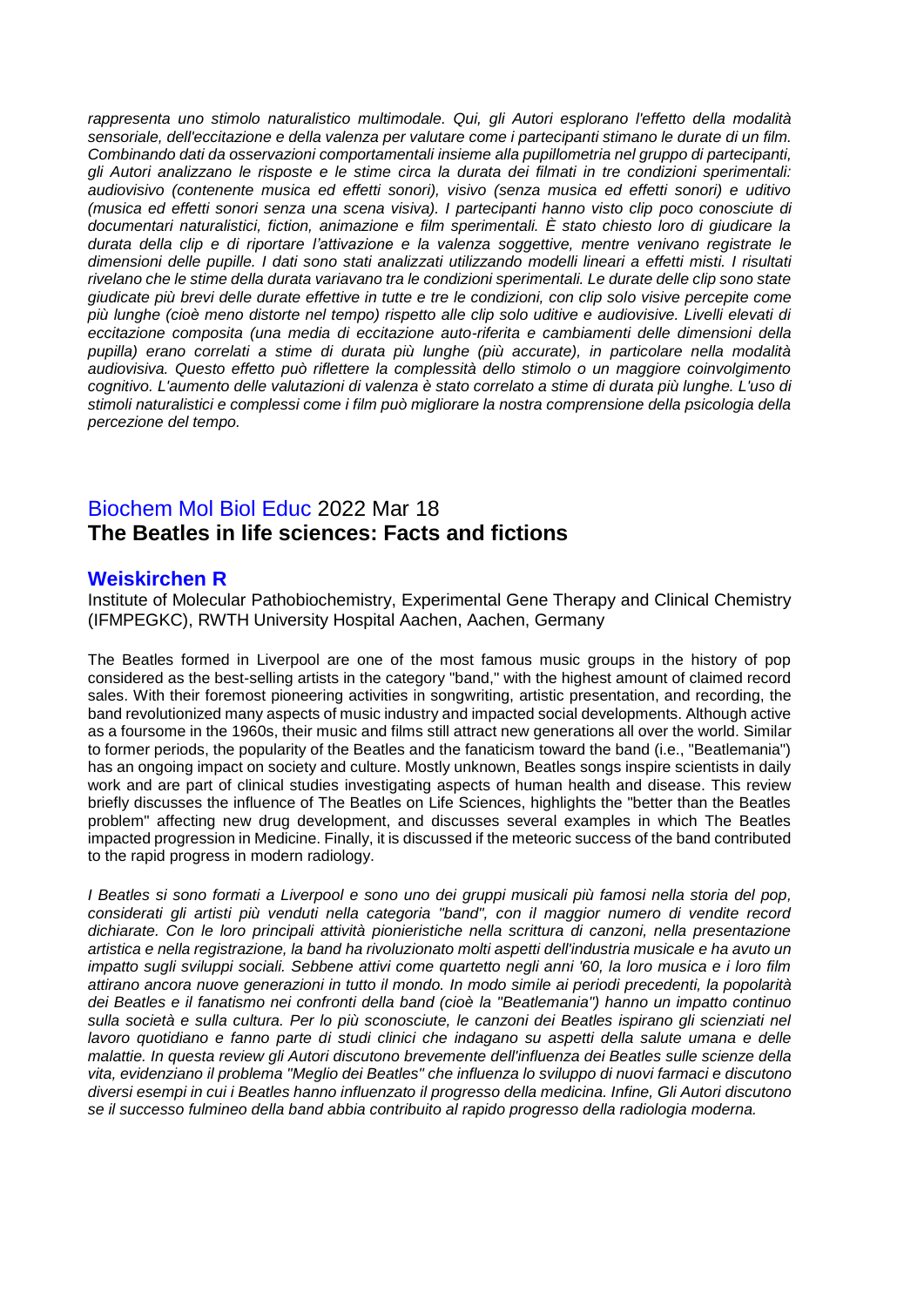### Ann NY Acad Sci 2022 Mar 15

# **Evidence of cortical thickness increases in bilateral auditory brain structures following piano learning in older adults**

#### Worschech F<sup>1,2</sup>, Altenmüller E<sup>1,2</sup>, Jünemann K<sup>2,3</sup>, Sinke C<sup>3</sup>, Krüger THC<sup>2,3</sup>, **Scholz DS1,2 , Müller CAH<sup>4</sup> , Kliegel M5,6 , James CE4,5 , Marie D4,5**

1 Institute for Music Physiology and Musicians' Medicine, Hanover University of Music, Drama and Media, Hanover, Germany; 2 Center for Systems Neuroscience, Hanover, Germany; 3 Division of Clinical Psychology & Sexual Medicine, Department of Psychiatry, Social Psychiatry and Psychotherapy, Hanover Medical School, Hanover, Germany; 4 Geneva Musical Minds Lab, Geneva School of Health Sciences, University of Applied Sciences and Arts Western Switzerland HES-SO, Geneva, Switzerland; 5 Faculty of Psychology and Educational Sciences, University of Geneva, Switzerland; 6 Center for the Interdisciplinary Study of Gerontology and Vulnerability, University of Geneva, Switzerland

Morphological differences in the auditory brain of musicians compared to nonmusicians are often associated with life-long musical activity. Cross-sectional studies, however, do not allow for any causal inferences, and most experimental studies testing music-driven adaptations investigated children. Although the importance of the age at which musical training begins is widely recognized to impact neuroplasticity, there have been few longitudinal studies examining music-related changes in the brains of older adults. Using magnetic resonance imaging, we measured cortical thickness (CT) of 12 auditoryrelated regions of interest before and after 6 months of musical instruction in 134 healthy, right-handed, normal-hearing, musically-naive older adults (64-76 years old). Prior to the study, all participants were randomly assigned to either piano training or to a musical culture/music listening group. In five regionsleft Heschl's gyrus, left planum polare, bilateral superior temporal sulcus, and right Heschl's sulcus-we found an increase in CT in the piano training group compared with the musical culture group. Furthermore, CT of the right Heschl's gyrus could be identified as a morphological substrate supporting speech in noise perception. The results support the conclusion that playing an instrument is an effective stimulator for cortical plasticity, even in older adults.

*Le differenze morfologiche nel cervello uditivo dei musicisti rispetto ai non musicisti sono spesso associate all'attività musicale per tutta la vita. Gli studi trasversali, tuttavia, non consentono alcuna inferenza causale e la maggior parte degli studi sperimentali, che testano gli adattamenti guidati dalla musica, hanno studiato i bambini. Sebbene l'importanza dell'età in cui inizia la formazione musicale sia ampiamente riconosciuta per l'impatto sulla neuroplasticità, sono stati condotti pochi studi longitudinali per esaminare i cambiamenti legati alla musica nel cervello degli anziani. Utilizzando la risonanza magnetica, gli Autori misurano lo spessore corticale (CT) di 12 regioni di interesse legate all'udito prima e dopo 6 mesi di istruzione musicale in 134 anziani sani (64-76 anni), destrimani, con udito normale e naïve rispetto alla musica. Prima dello studio, tutti i partecipanti sono stati assegnati in modo casuale a un corso di pianoforte o a un gruppo di cultura musicale/ascolto musicale. In cinque regioni – giro di Heschl sinistro, planum polare sinistro, solco temporale superiore bilaterale e solco di Heschl destro – è stato riscontrato un aumento del CT nel gruppo di training pianistico rispetto al gruppo di cultura musicale. Inoltre, lo CT del giro di Heschl destro potrebbe essere identificato come un substrato morfologico che supporta la percezione del linguaggio nel rumore. I risultati supportano la conclusione che suonare uno strumento sia uno stimolatore efficace per la plasticità corticale, anche negli anziani.*

#### Behav Res Methods 2022 Mar 16

### **Audio-Tokens: A toolbox for rating, sorting and comparing audio samples in the browser**

#### **Donhauser PW1,2, Klein D1,3**

1 Cognitive Neuroscience Unit, Montreal Neurological Institute, McGill University, Montreal, Canada; 2 Ernst Strüngmann Institute for Neuroscience in Cooperation with Max Planck Society, 60528, Frankfurt am Main, Germany; 3 Centre for Research on Brain, Language